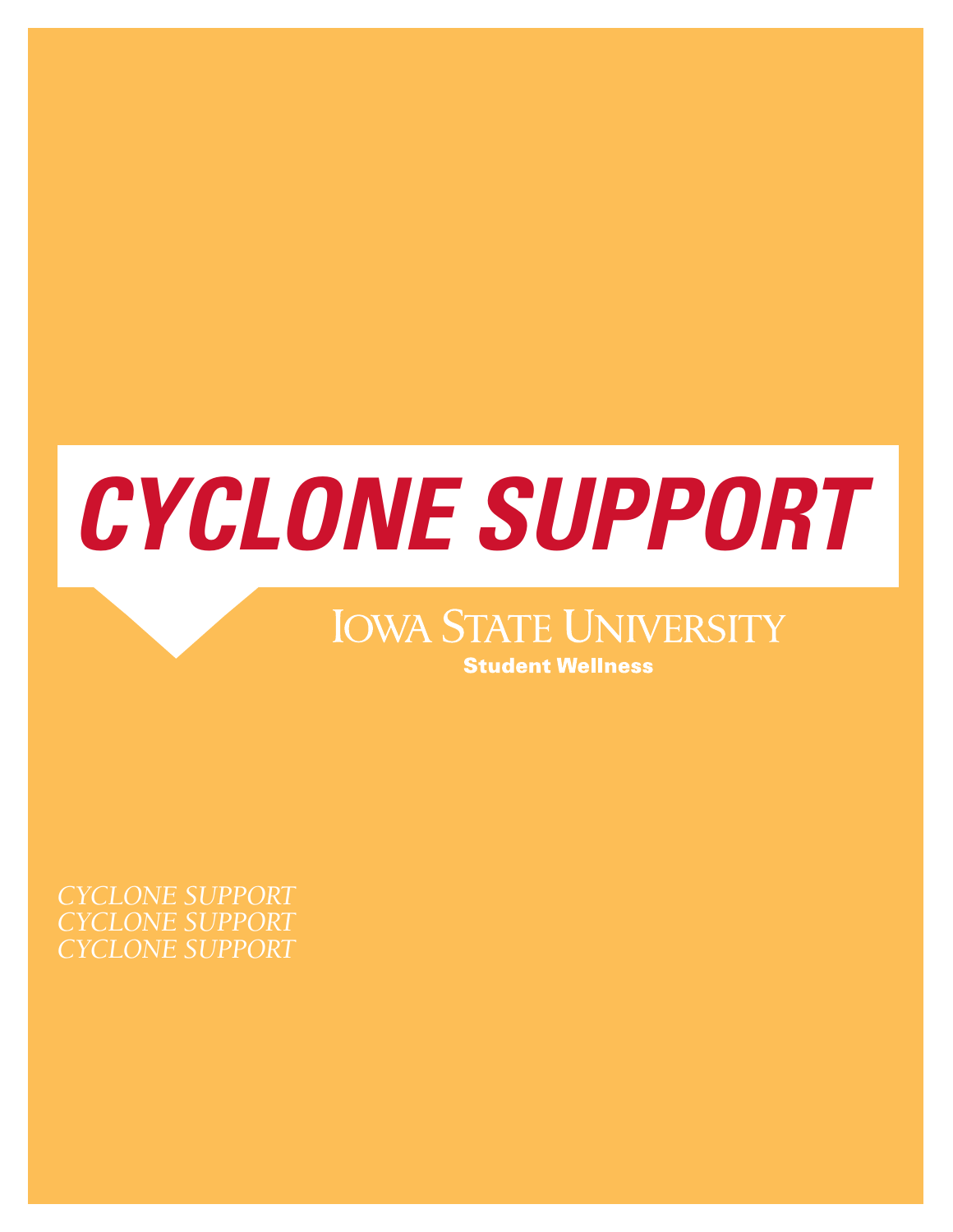# INTRODUCTION

Cyclone Support is a comprehensive, integrated, public health approach to the delivery of early intervention and connection to resources for persons with potential health/wellness issues. Cyclone Support uses evidence-based approaches to help identify potential health issues and connect students to resources for help. Cyclone Support is intended to meet the public health goal of reducing harm and negative consequences from various wellness issues. Cyclone Support is rooted in Screening, Brief Intervention, and Referral to Treatment (SBIRT) protocols.

**Screening** quickly assesses the severity of issue(s) and identifies the appropriate options for referral.

**Brief intervention** focuses on increasing insight and awareness regarding issue and motivation toward behavioral change or utilization of resources.

**Referral** to treatment provides those identified as needing more extensive assistance with connections to resources.

Information modified from SAMHSA, 2017

### **Program Rationale**

Research suggests that students' ability and readiness to learn is diminished if they are not in a state of physical, psychological, emotional, intellectual, social, and spiritual well-being. Their preparedness to learn influences their academic performance, and influences persistence, retention, and graduation<sup>1</sup>. At lowa State University (ISU), students report that the top four impediments to their academic success are stress, sleep, depression, and anxiety - all related to their well-being<sup>2</sup>. In addition, research suggests that substance use, basic need insecurity, and other mental health issues such as eating disorders have strikingly negative consequences on academic performance and wellbeing<sup>1,2,3,4</sup>. Trends in students at college with mental health concerns at ISU and nationally are rising, and other issues such as substance use and need insecurity are still at problematic levels<sup>1,2,3,4,5</sup>. Research suggests that student awareness and utilization of campus resources, particularly for mental health, is low due to various personal and institutional factors $6,78$ .

Utilizing a comprehensive, integrated public health approach to help with early identification of issues that affect student health and wellbeing, and intentional connections to resources is critical. Cyclone Support is one evidence-based strategy to more strategically and systematically identify students with potential wellness issues and connect them to resources. Students who connect and utilize resources are more likely to have higher levels of retention, improve their academic performance, and improve in areas of their wellbeing9. See Appendix for references.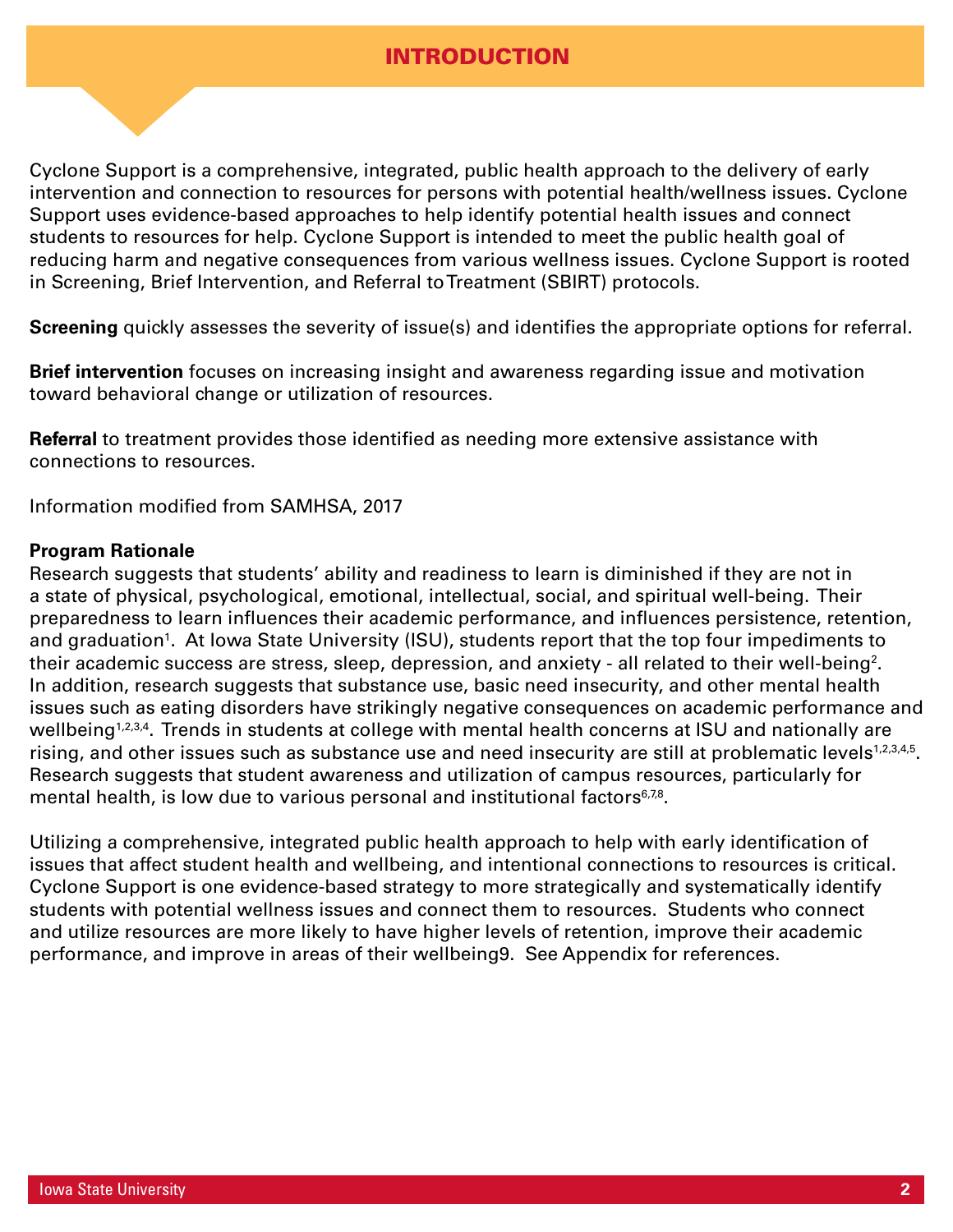# HOW TO IMPLEMENT CYCLONE SUPPORT IN YOUR AREA

Help-seeking is influenced by many factors. Increasing student awareness of issues that may be affecting them (early identification) and increasing motivation to seek help (sharing information and connection to resources) is an important secondary prevention strategy within a comprehensive public health approach to student wellbeing. No one specific strategy alone "solves" the issue of low help-seeking behaviors for college students. Rather, a comprehensive set of strategies is needed. Cyclone Support is one evidenced-based strategy that can enhance both early identification and connection to resources.

The following includes information about Cyclone Support at ISU and how a department or people can implement the strategy in their area, with support from Student Wellness.

The following pages will review each of the three parts of how the Cyclone Support strategy can be implemented at ISU

- Screening
- Brief Check In
- Referral

This toolkit will include next steps for planning to implement Cyclone Support Strategy in your area and some resources and tools you can use.

The appendix at the end of the toolkit has additional resources, program pilot data, and more.

### **STEPS TO IMPLEMENT**

- 1. Sign up and attend a Cyclone Support training.
- 2. Embed the Cyclone Support assessment into your office protocols (meeting invites/reminders, communication to students, etc.).
- 3. Review and use resources in this toolkit to help you with using Cyclone Support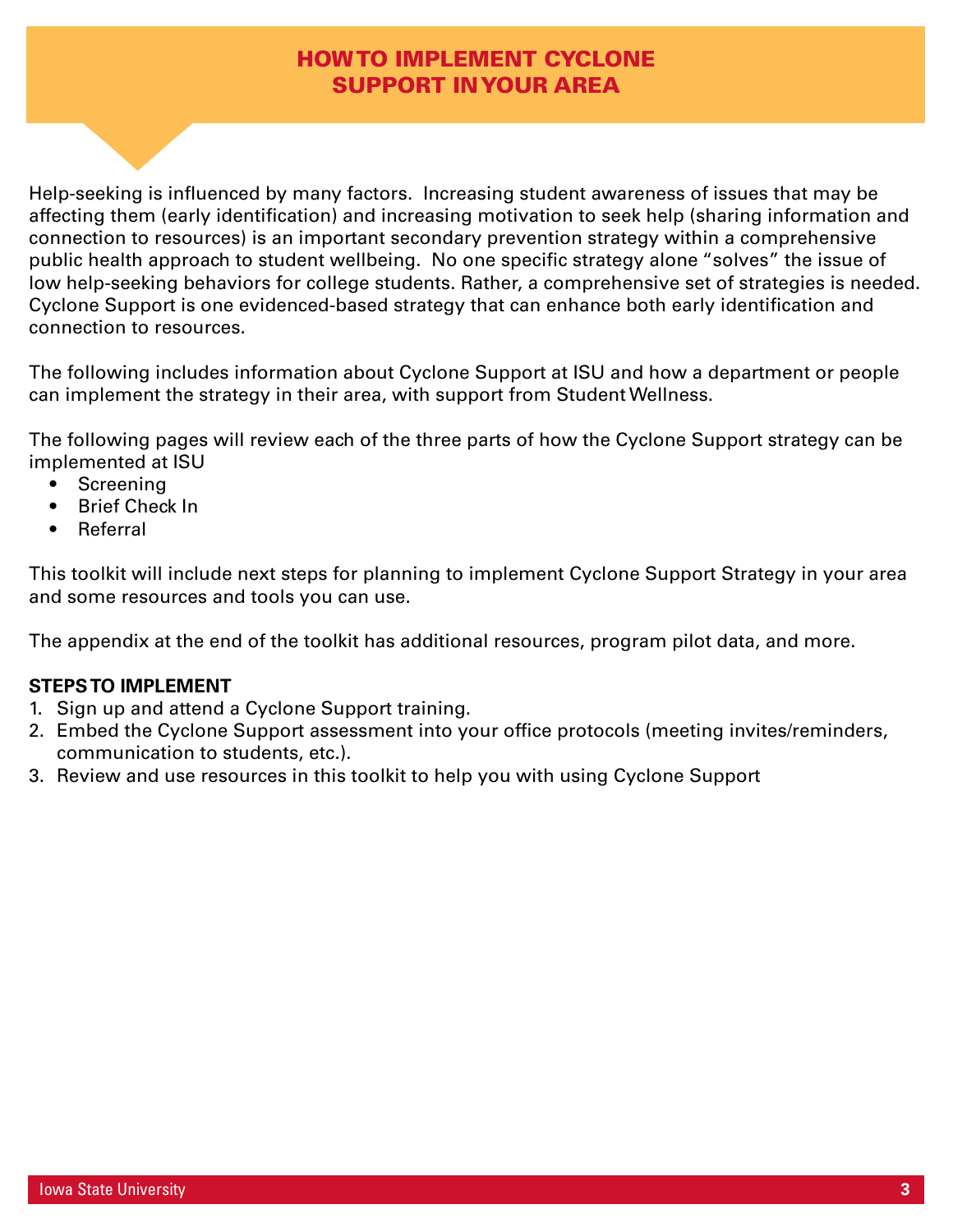# SCREENING

Student Wellness created a brief, confidential screening tool that is used for the Cyclone Support strategy on campus.

The screening tool is a combination of well-researched, brief screening tools that measure different health and wellness issues. Students review confidentiality and screening tool information prior to starting the screening tool and then after they complete the screening tool, they are provided with some personalized feedback with calculated scores. Following review of the feedback, students are taken directly to the following website to learn more about resources and connect with resources [link](https://www.studentwellness.iastate.edu/wellbeingresources)

### **The screening tool can be accessed with this [link](https://iastate.qualtrics.com/jfe/form/SV_czRp5BjPeeMEdYV)**

These are the wellness issues used within the overall Cyclone program

- Sleep (7 questions)
- Food security (2 questions)
- Housing/utility security (6 questions)
- Alcohol use (10 questions)
- Cannabis use (8 questions)
- Stress (4 questions)
- Anxiety (2 questions)
- Depression (2 questions)
- Eating Disorder/Disordered Eating (5 questions)
- Sense of Belonging (5 questions)
- Involvement (2 questions)
- Nicotine Dependence (5 questions)

The topics were chosen based on Iowa State University – National College Health Assessment data and other national data on some of the top issues that affect student wellbeing, academic success, and student retention. Most questions are time based and reflect experiences in last 2 weeks or last month so students can take the screening tool as many times as they wish throughout the year.

The screening tool is designed to be built in as part of a systematic process for staff as part of regular day to day operations with students. For example, including a short statement and link to complete the survey included in meeting invites or communication sent to students for an upcoming 1:1 meeting.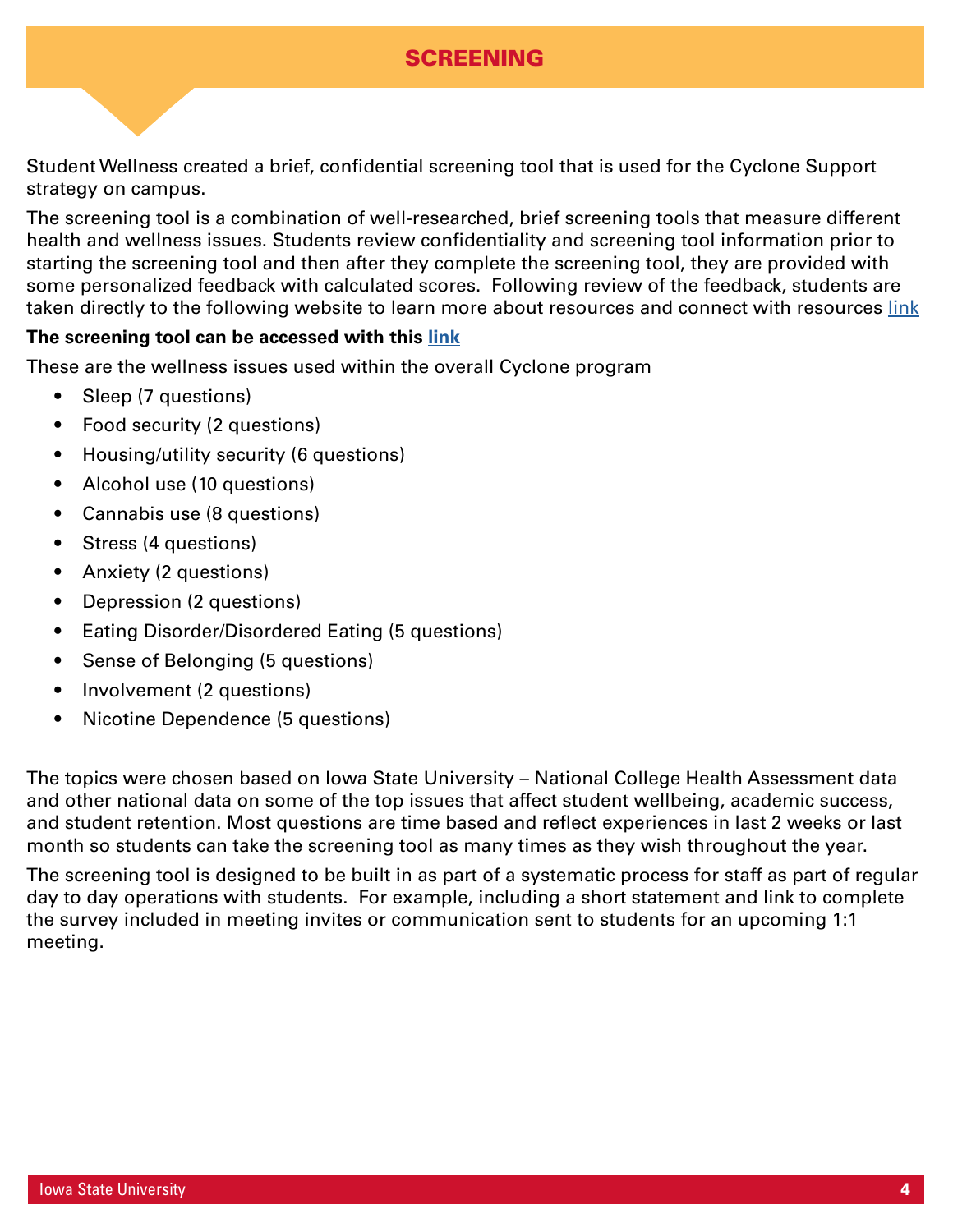# SCREENING GOAL

The goal for this section is to do the following:

1. Build Screening Tool into an office systematic process and make part of your regular practice.

This can look a variety of different ways for offices. Most commonly, staff include a regular prompt for students to complete the survey prior to an upcoming meeting in the staff member's meeting confirmation communication with students.

### **Email Message**

If you are confirming a meeting appointment with a student via email, include the following text as a consistent part of your message.

"Prior to our meeting, I encourage you to take this brief survey. This is a confidential wellbeing survey and only you see the results. During our meeting, I plan to check in how things are going for you and can share information about resources available to you at ISU to help you thrive. [\(link\)](https://iastate.qualtrics.com/jfe/form/SV_czRp5BjPeeMEdYV)

### **Navigate App Message**

If you use Navigate for students to schedule meetings with you online, include the following text and link in the message confirmation to encourage them to complete it, along with any reminders sent to students.

"Prior to our meeting, I encourage you to take this brief survey. This is a confidential wellbeing survey and only you see the results. During our meeting, I plan to check in how things are going for you and can share information about resources available to you at ISU to help you thrive. [\(link\)](https://iastate.qualtrics.com/jfe/form/SV_czRp5BjPeeMEdYV)

**While not all students will take the survey, including it as a consistent part of your practice will help to create a more systematic process for helping students do regular self-assessment on their wellbeing during the year and to help with facilitating connection to resources.**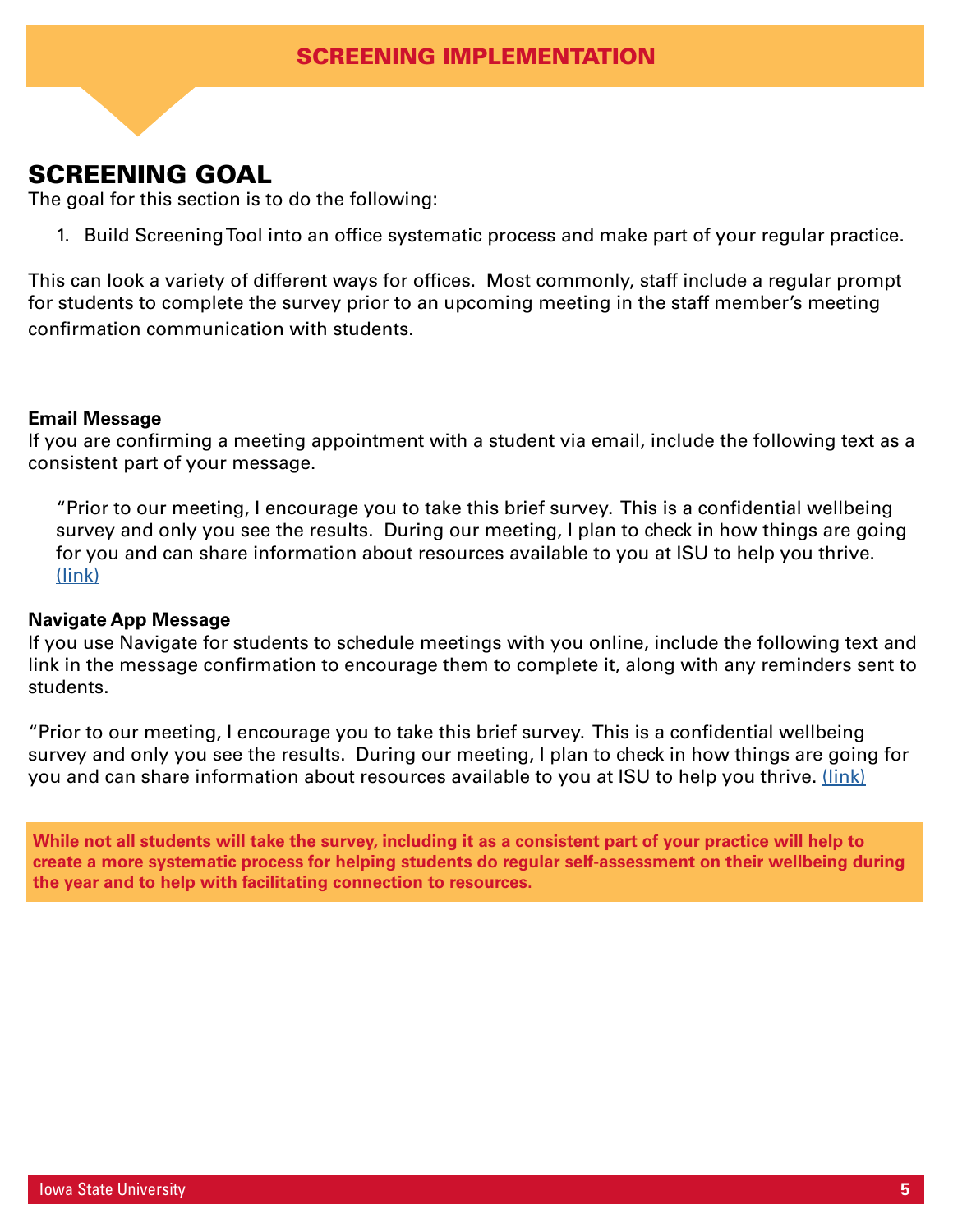# BRIEF CHECK IN

# **BRIEF CHECK IN GOAL**

The goals of a brief check in is for a staff member to

- 1. Check in with the student on areas of wellbeing that may be affecting them
- 2. Use motivational techniques to help students reflect on their wellbeing

### **Brief Check In**

Student will complete the confidential screening on their own prior to your meeting. They will receive personalized feedback at the end of the survey and be connected to resources after completing the survey on their own.

During the forthcoming meeting or interaction with the student, the staff member will check in with student and use a few minutes to dialogue about any issues affecting the student, sharing information, and connecting them to resources if the student is open to the conversation.

### **Building Brief Check in into Your Practice**

This can look various different ways for offices.

The most common approach is to build it into part of your meeting as a structured time to check in. Could be at the beginning or end of your meeting, whatever fits best with the flow of your meeting with students.

# **REFERRAL**

# **REFERRAL GOAL**

The goal of referral step is to:

- 1. Share information about resources available to students
- 2. Help facilitate connection to resources for students

Student Wellness has a website with various different resources available to students on the wellness issues assessed in the self-assessment tool.

 You can use this website to become familiar with some of the specific resources available to students in each area as well as share this with students to help with referrals. [\(link\)](https://www.studentwellness.iastate.edu/wellbeingresources) Refer to the appendix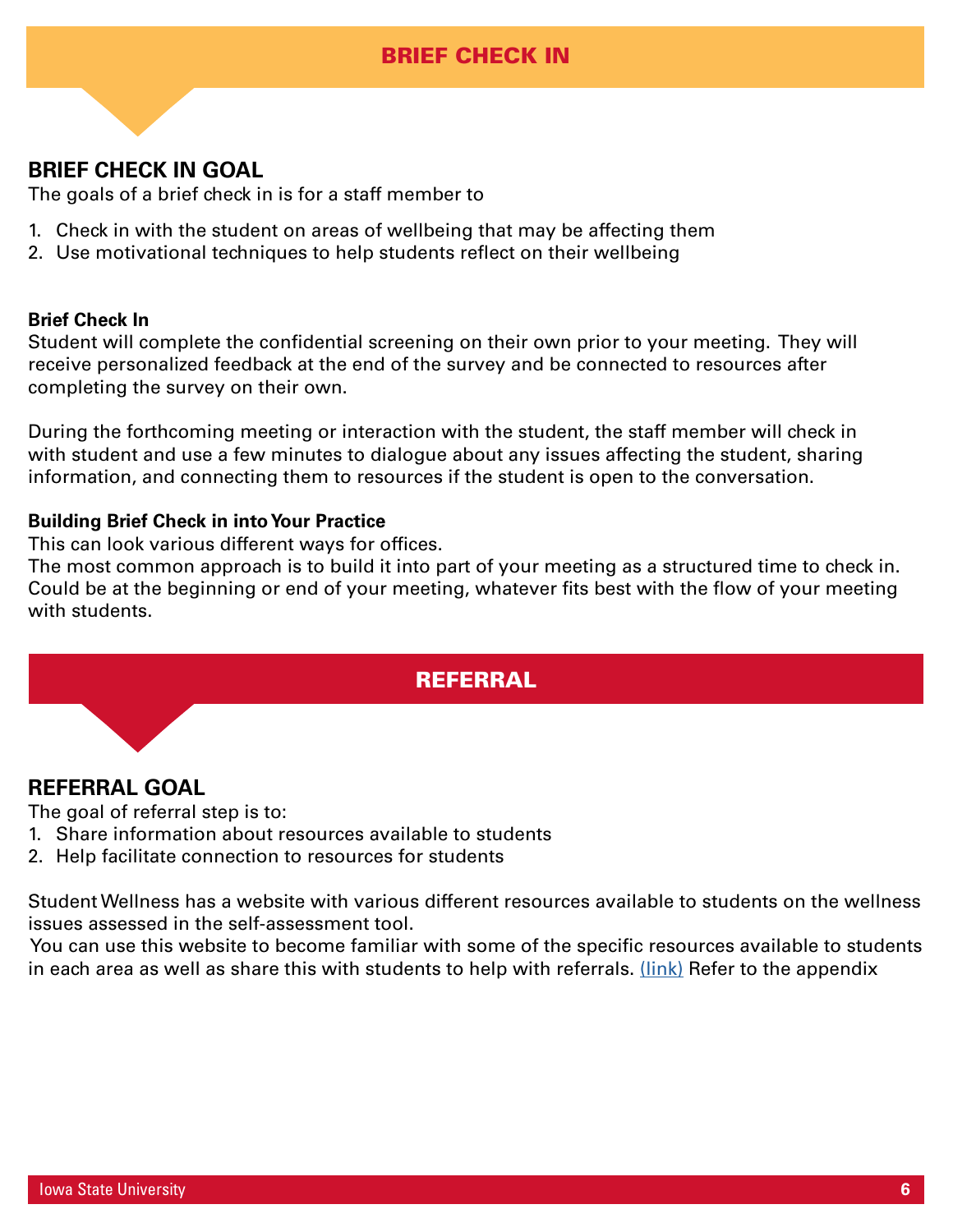# GENERAL FRAMEWORK FOR CYCLONE SUPPORT (AER MODEL)

**ASK**



**I shared a wellbeing survey with you prior to our meeting. Were you able to take that and if so, would it be okay if I take a few minutes to check in on how things are going for you? No Thanks**

### **Did Not Complete**

**No worries, the tool is able to you at any time on student Wellness website and is completely confidential. I am here to chat with you and share resources available to you if there are areas you identify where you may need more support.**

**Sounds good, as a reminder there were resources shared with you on Student Health and Wellness website after completing the brief survey. I am always available to talk if you would like too in the future.**



**1. Tell me more about what stood out to you from the survey? 2. How is this affecting you personally? Professionally?**

**3. How important is it to you to work on...**

**YES**

**4. How confident do you feel you could do something? What do you think you could try?**



**I have some resources and information I think will be helpful for you, would it be okay if I provide that to you?**



**action step for yourself in the next seven days, what would that look like for you?**

**What would progress like for you on your action step? How can I help you be successful?**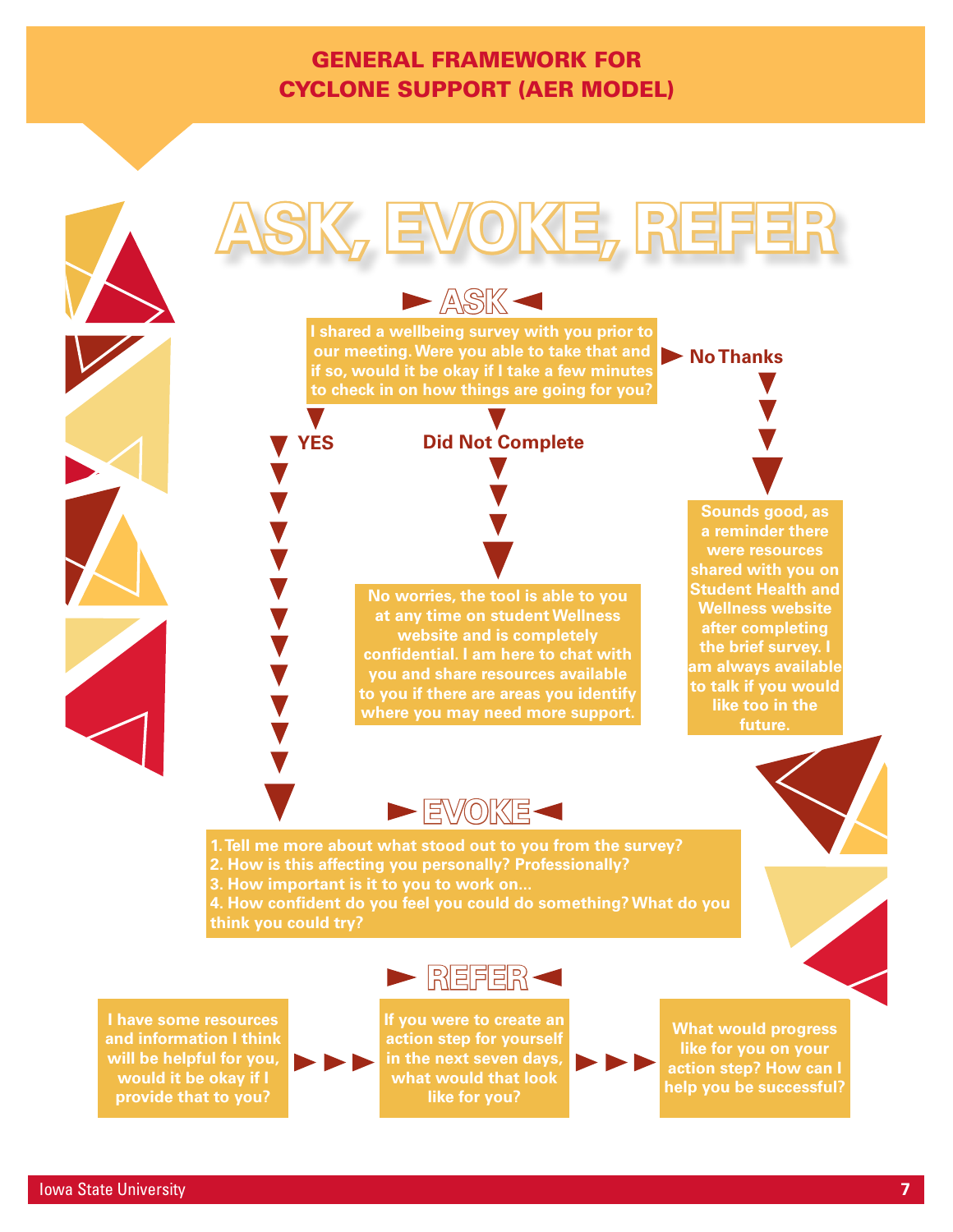# READINESS TO CHANGE

Connecting students to resources that will help support them and meet their level of need is an important part of Cyclone Support. We wanted to share some additional information and resources with you all around support.

Oftentimes, students are at varying levels of readiness when it comes to help-seeking. For some students, they may be ready to immediately connect to a resource and for others, they may not be ready. As part of the brief check in framework, it is important to help students identify a next step that gets them to the next stage of help-seeking. Use this table below as a guide.

| <b>Stage of Readiness</b>    | <b>Phrases You Might Here</b>                                                                                              | <b>Strategies to Help Student Get</b><br>to Next Stage of Readiness                                                                                                                                                                                                                   |
|------------------------------|----------------------------------------------------------------------------------------------------------------------------|---------------------------------------------------------------------------------------------------------------------------------------------------------------------------------------------------------------------------------------------------------------------------------------|
| Not Ready (1-2 on Ruler)     | "I have never thought about"<br>"I'm not thinking about"<br>"I'm not interested in"<br>"I really enjoy {current behavior}" | <b>Establish Rapport</b><br>$\bullet$<br><b>Build Trust</b><br>$\bullet$<br>Validate lack of readiness<br>$\bullet$<br>Express concern<br>$\bullet$<br>Encourage self-exploration<br>$\bullet$<br>Encourage re-evaluation of<br>behavior<br>Explain/personalize the risk<br>$\bullet$ |
| Getting Ready (3-6 on Ruler) | "I'm thinking about"<br>"I know this, but"<br>"I see this side and on this side"                                           | Validate ambivalence is<br>$\bullet$<br>normal<br>Help weigh pros and cons<br>of change<br>Summarize self-<br>$\bullet$<br>motivational statements of<br>change<br>Emphasize autonomy and it<br>is their choice                                                                       |
| Ready (7-10 on Ruler)        | "I need to"<br>"I plan to"                                                                                                 | Help them think of next<br>$\bullet$<br>step (high confidence in<br>readiness to do step)<br>Assess social support<br>$\bullet$<br>Discuss barriers and ways<br>$\bullet$<br>they can overcome<br>Re-enforce decision to<br>$\bullet$<br>change                                       |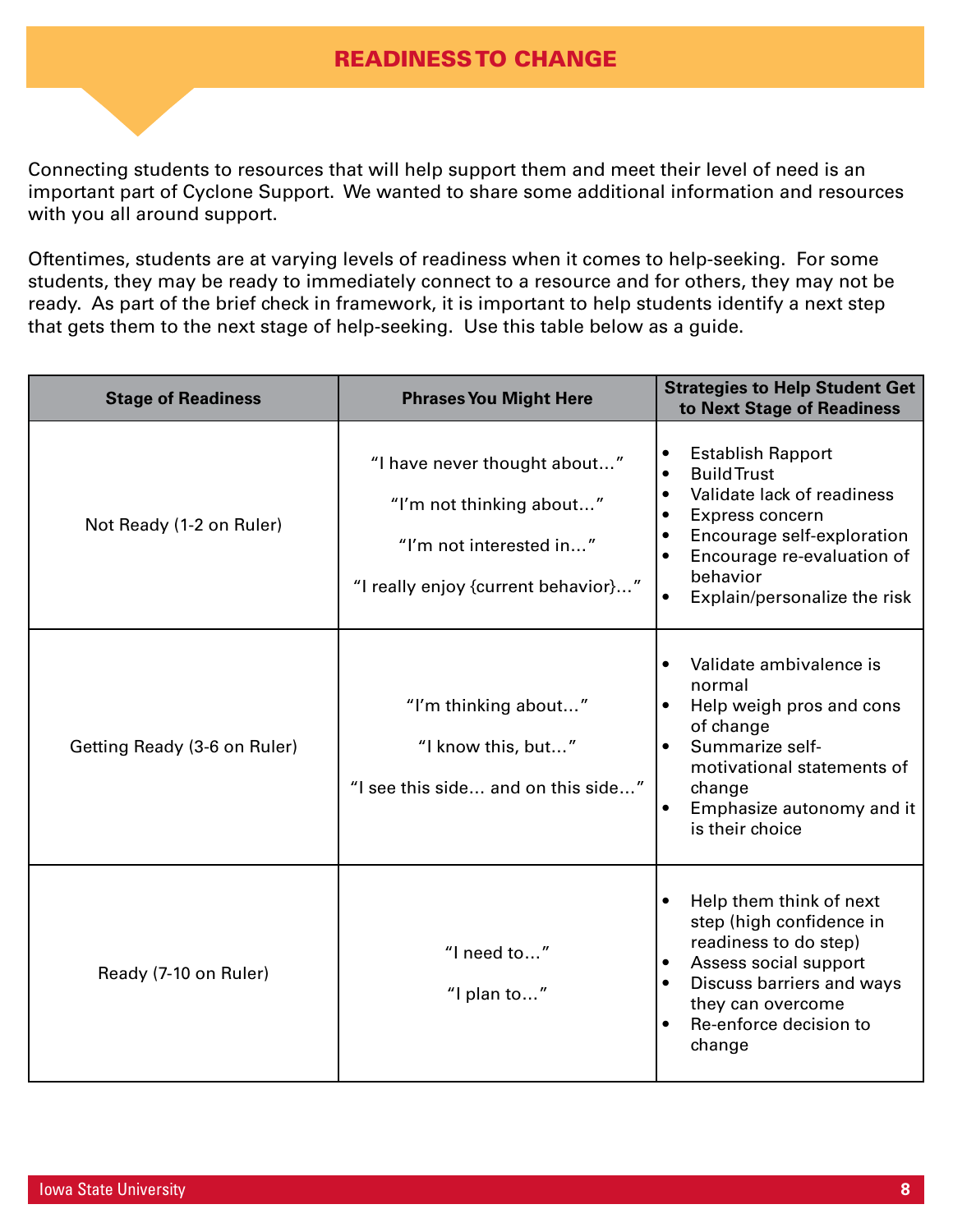# STEPPED CARE MODEL OF RESOURCES

Within Student Health and Wellness (and broadly across Division of Student Affairs), there are varying levels of support to meet students where they are at with various support needs. Use this as a framework when working with students. Resource links are included in each section.

Here is a link to specific resources for certain wellbeing issues that are assessed on the Cyclone [Support Self-Assessment Tool.](https://www.studentwellness.iastate.edu/wellbeingresources  ) 

- Sleep
- Sense of Belonging
- **Stress**
- Depressions & Anxiety
- Alcohol Use
- Food Insecurity
- Housing Insecurity
- Body Image
- Eating Disorder
- Cannabis Use
- Nicotine Use
- **Physical Activity**
- Financial Wellbeing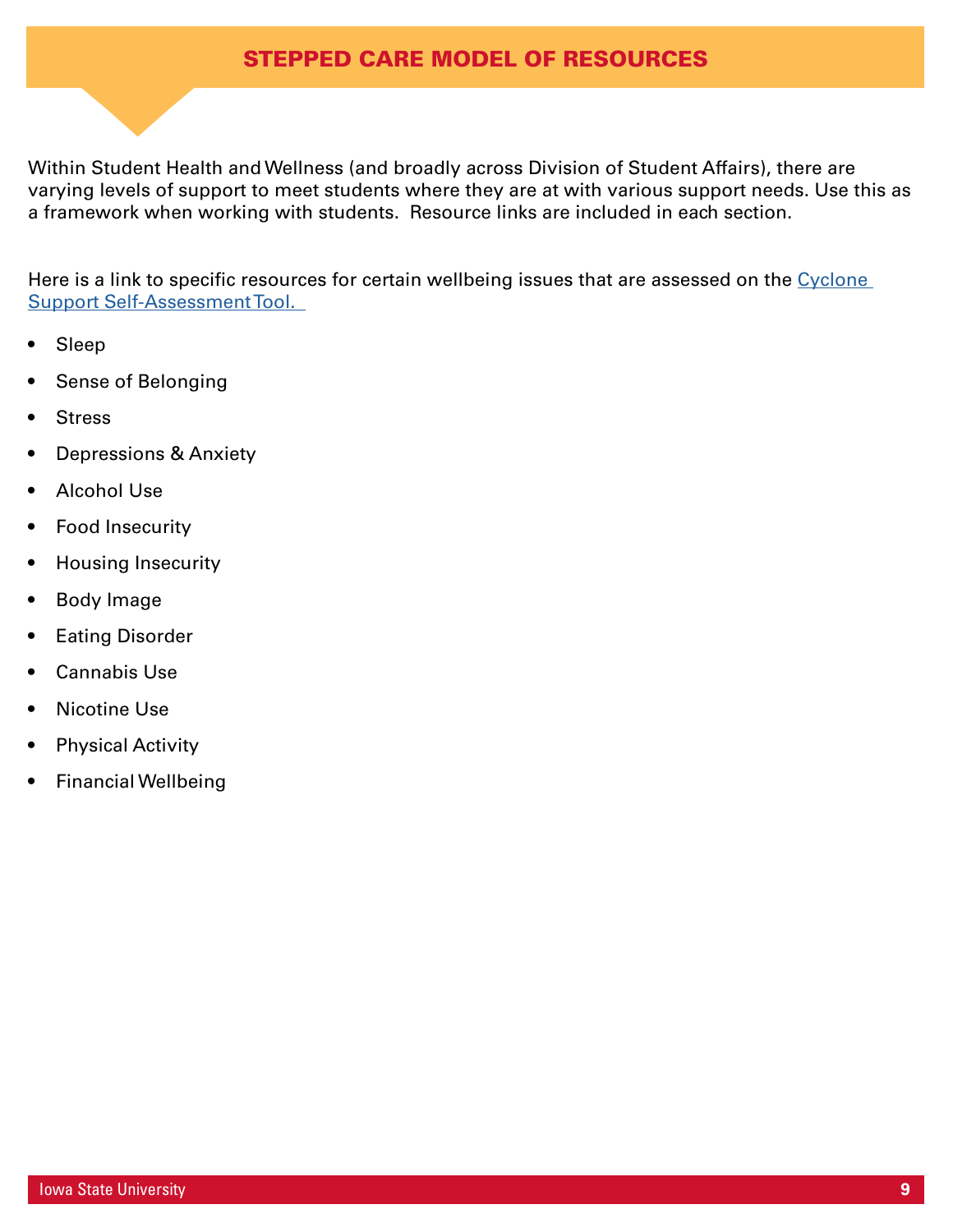# SELF-GUIDED PROGRAMS

# **ABOUT**

These are programs that students can do on their own (largely online education, modules, programs)

The programs focus on increasing knowledge and skills in certain areas of wellbeing.

### **WHO MAY BENEFIT?**

Students with higher motivation and lower level of need (think of these as more "self-help" type resources). Students work on them on their own time and by themselves.

# **EXAMPLES OF PROGRAMS AVAILABLE**

### [Therapy Assistance Online \(TAO\) App](https://www.counseling.iastate.edu/resources/tao-self-help/)

Free app for students that has various mental health modules and activities to support their mental health

### [Sleep Well](https://www.studentwellness.iastate.edu/sleep-well/)

Free self-guided program to learn about sleep hygiene behaviors. Uses 2 apps and students complete 30-day action plan

### **[Joyful Eating Programs](https://www.studentwellness.iastate.edu/joyful-eating-online-programs/)**

Free self-guided programs to learn about various areas of nutrition, meal planning, etc.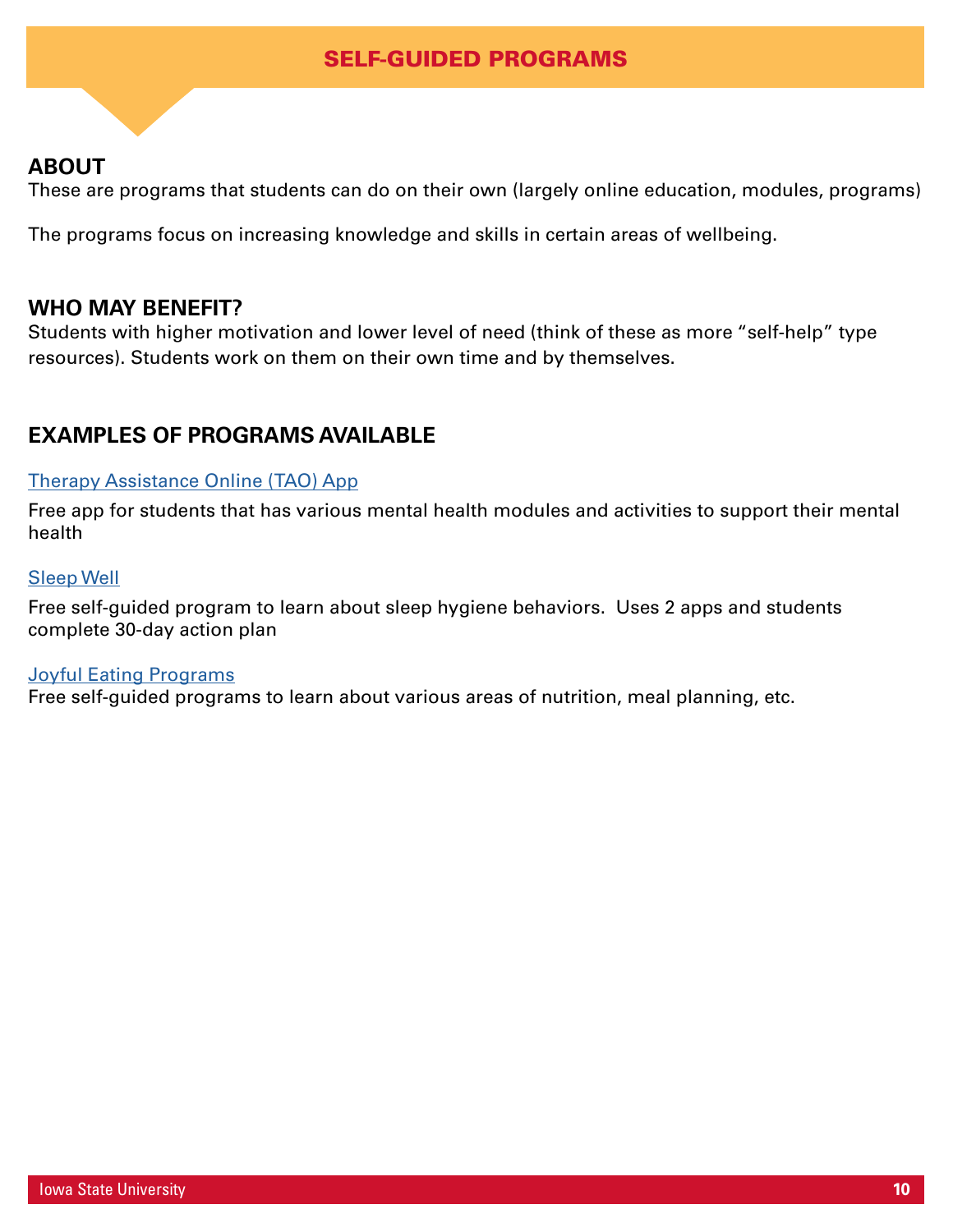# PEER-FACILITATED PROGRAMS

# **ABOUT**

These are programs facilitated by students, for students. They are 2 session programs (brief interventions).

The programs are confidential.

Focus of the program is on enhancing motivation, connecting students to resources, developing action plan, and harm reduction.

### **WHO MAY BENEFIT?**

Students who are in non-crisis situations (lower to moderate level of need, experiencing general college stressors like higher stress, feeling overwhelmed, struggling sleeping, etc.).

Students who may be struggling with motivation.

# **EXAMPLES OF PROGRAMS AVAILABLE**

### [Wellbeing Coaching](https://www.studentwellness.iastate.edu/wellbeingcoaching/)

Confidential programs facilitated by students, for students. Wellbeing coaching is NOT counseling or medical treatment. Rather, it is a student-to-student program focused on providing a safe, confidential space for you to learn about areas of wellbeing that may be affecting you, to learn about resources of support available, and to help you generate some next steps you can do.

Two types of wellbeing coaching programs

- Holistic Wellbeing
- Substance Use

### [Recovery Peer Support Meetings](https://www.studentwellness.iastate.edu/crcmeetings)

Peer-support meetings for students who are looking to gain more independence from substances and other addictive behaviors.

### [Peer Led Workshops](https://www.studentwellness.iastate.edu/joyful-eating-resources/) (Joyful Eating)

Peer led workshops on building skills connected to grocery budgeting, meal planning, etc.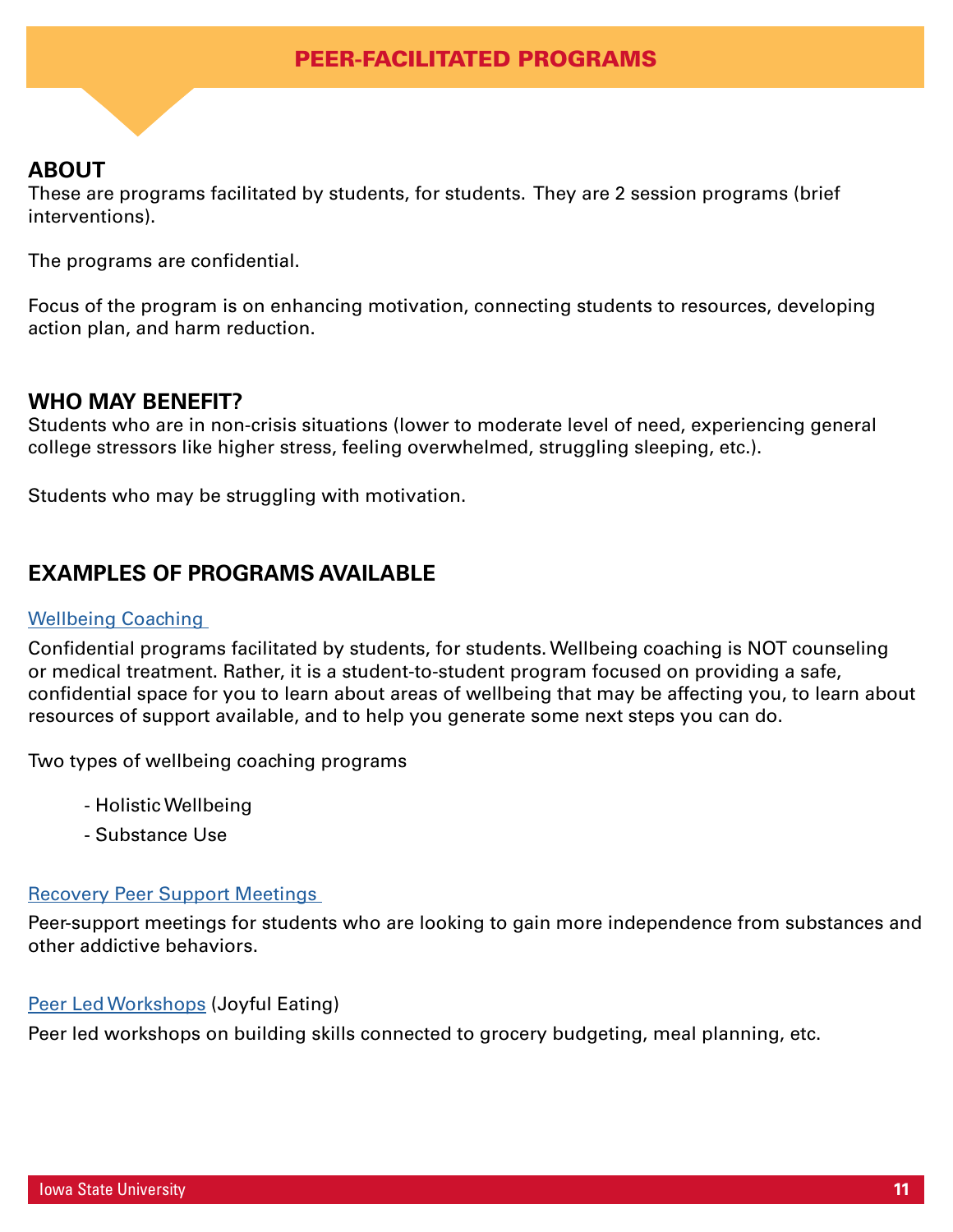# SPECIALTY SERVICES

# **ABOUT**

These are programs facilitated primarily by professional staff and focused on brief or ongoing support for students.

The programs are confidential

Focus is on higher need/level of support for students with specific wellbeing issue.

### **WHO MAY BENEFIT?**

Students with higher level of need or complex level of need

# **EXAMPLES OF PROGRAMS AVAILABLE**

### [Individual/Group Counseling](https://www.counseling.iastate.edu/)

For students struggling with variety of concerns, particularly around mental health

### [Dietitian Services/Counseling](https://www.studentwellness.iastate.edu/joyful-eating-resources/)

For students struggling with body image, disordered eating, and/or has a poor relationship with food/ body.

 [Thielen Student Health Center Mental Health & Psychiatric Services](https://health.iastate.edu/services/mental-health/)  Comprehensive outpatient mental health care for students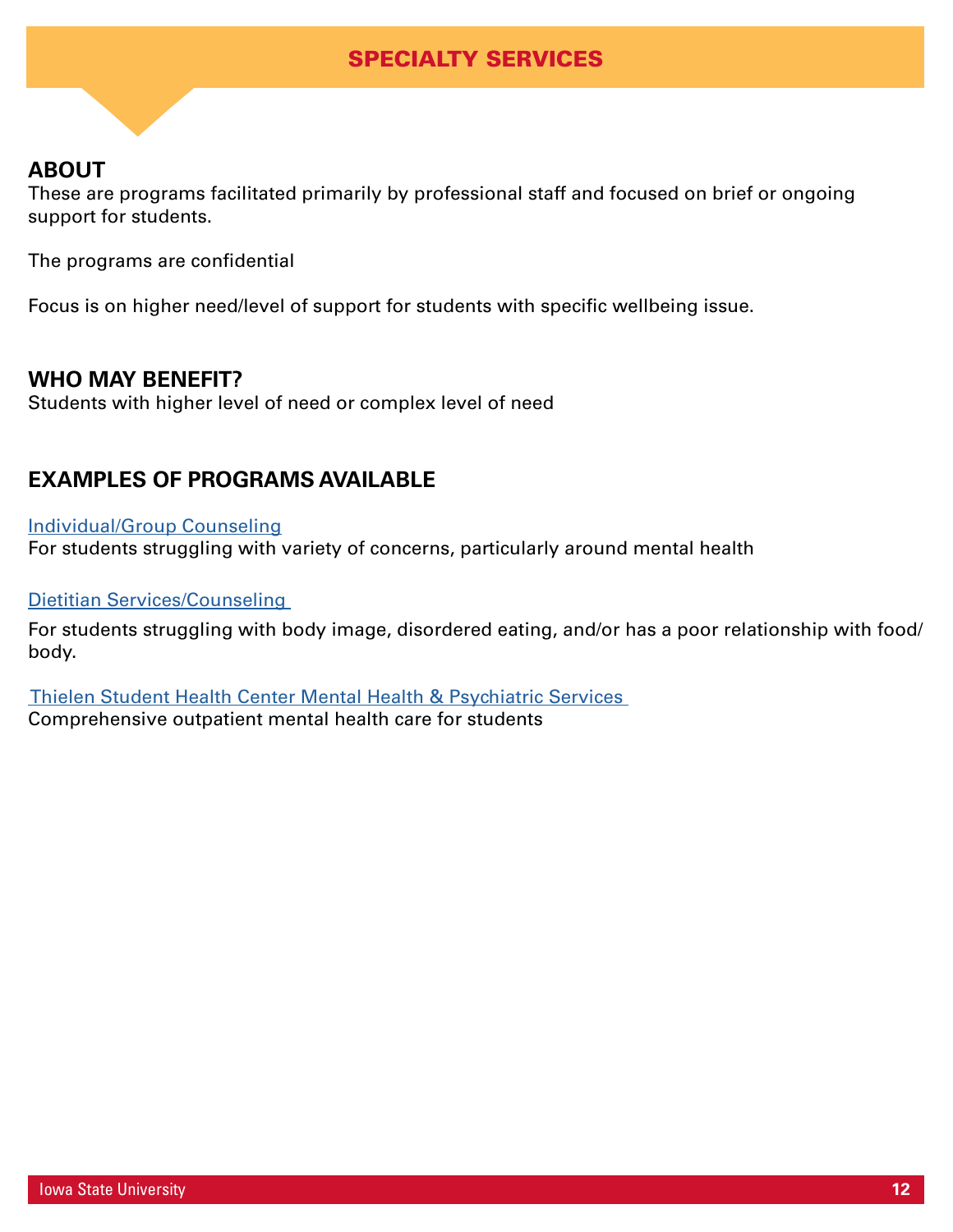# APPENDIX A SCORING DESCRIPTIONS

| Table |
|-------|
|-------|

| Sleep                        | $0 - 7$ = No clinically significant insomnia 8-14 =<br>Sub-threshold insomnia 15-21 = Clinical insomnia<br>(moderate severity) 22-28 = Clinical insomnia<br>(severe).                                                                                                                            |
|------------------------------|--------------------------------------------------------------------------------------------------------------------------------------------------------------------------------------------------------------------------------------------------------------------------------------------------|
| Food Insecurity              | Any score above 0 indicates positive screen for low<br>food security                                                                                                                                                                                                                             |
| Housing/Utility Insecurity   | No researched determined score for this scale.<br>Using score of 1-6 a positive screen for low housing<br>security, with higher scores indicating more severe<br>insecurity.                                                                                                                     |
| <b>Alcohol Use Disorder</b>  | A score of 1 to 7 suggests low-risk consumption<br>according to World Health Organization (WHO)<br>guidelines. Scores from 8 to 14 suggest harmful<br>alcohol consumption and a score of 15 or more<br>indicates the likelihood of alcohol dependence<br>(moderate-severe alcohol use disorder). |
| <b>Cannabis Use Disorder</b> | Scores of 8-11 suggest hazardous cannabis use.<br>Scores of 12+ indicate possible cannabis use disorder.                                                                                                                                                                                         |
| <b>Nicotine Dependence</b>   | Score of 2+ suggest possible nicotine dependence                                                                                                                                                                                                                                                 |
| Anxiety                      | A score of 3 points is the preferred cut-off for<br>identifying possible cases and in which further<br>diagnostic evaluation for generalized anxiety<br>disorder is warranted.                                                                                                                   |
| Depression                   | A score of 3+ is the optimal cut point when using<br>to screen for depression. If the score is 3 or greater,<br>major depressive disorder is likely and further<br>diagnostic evaluation is warranted.                                                                                           |
| <b>Stress</b>                | No researched determined cut off score, 0-16 is<br>range with higher scores indicating higher levels of<br>stress. Using 8+ for analysis of positive screen.                                                                                                                                     |
| <b>Eating Disorder</b>       | A score of 2+ indicates a likely case of anorexia<br>nervosa or bulimia nervosa.                                                                                                                                                                                                                 |
| Involvement                  | No researched cut off score. Two question scale, one<br>point for each question if student disagrees. Score of<br>1-2 is positive screen for this analysis.                                                                                                                                      |
| Sense of Belonging           | Score of 7+ indicate low sense of belonging out of<br>scoring range of 0-15.                                                                                                                                                                                                                     |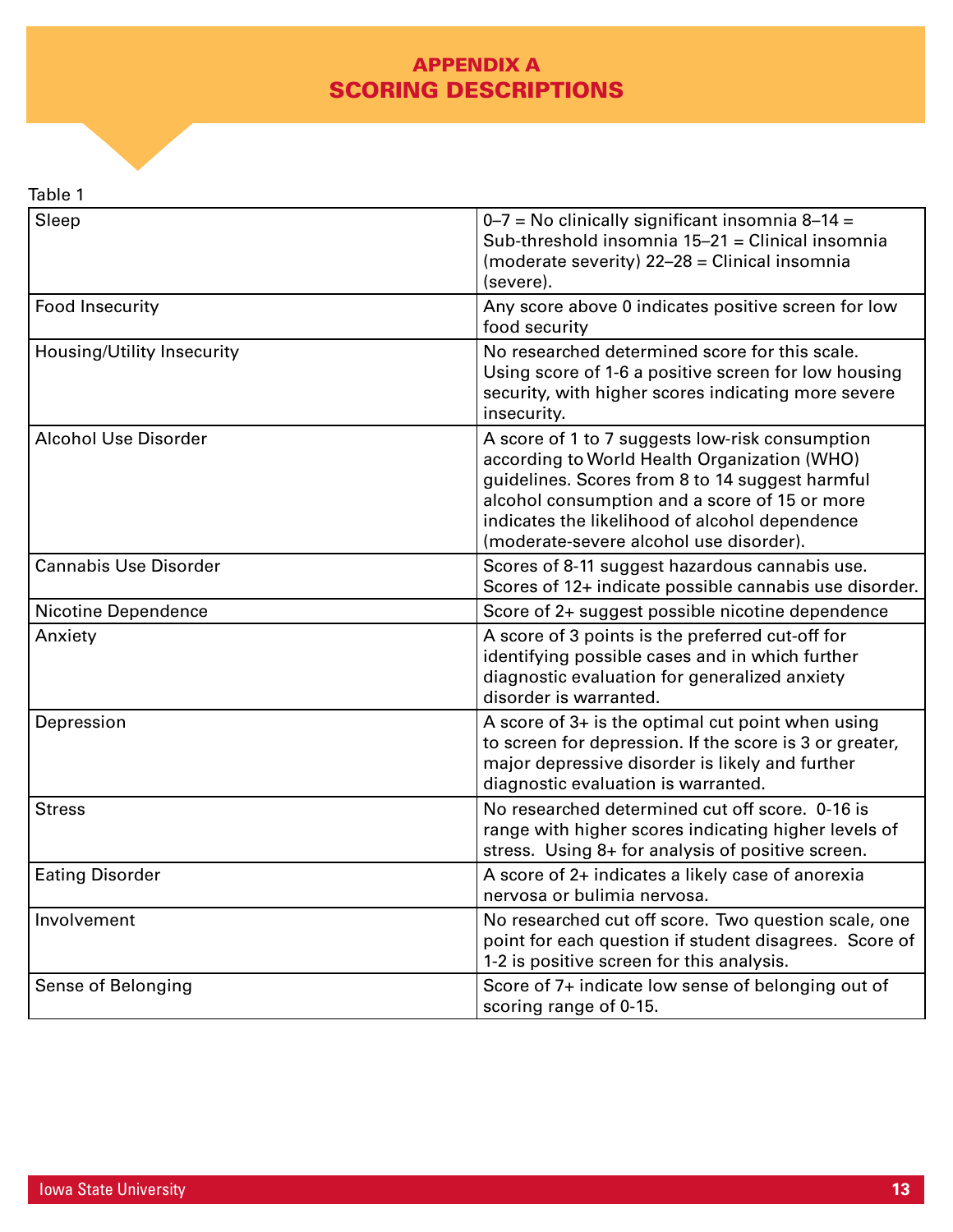# APPDENIX B EXAMPLES OF MOTIVATIONAL STATEMENTS AND REFLECTIVE LISTENING

### **Statements for Reflective Listening (Express Empathy):**

- "You're feeling uncomfortable with your \_\_\_\_\_\_\_."
- "You are angry with/about \_\_\_\_\_\_\_\_\_\_."
- "You're feeling uncomfortable with your \_\_\_\_\_\_\_."
- "You are angry with/about \_\_\_\_\_\_\_\_\_\_\_."
- "You've tried to do \_\_\_\_\_\_\_ before and it has not worked for you."
- "You are frustrated with trying to \_\_\_\_\_\_\_\_\_."
- "So, if I understand you so far, you \_\_\_\_\_\_\_\_\_\_\_\_\_."
- "You are wondering if you should do something about \_\_\_\_\_\_\_\_\_\_\_\_."
- "I can see how you might feel \_\_\_\_\_\_ at this point."

### **Statements and Questions to Develop Discrepancy**

- "What is it about your \_\_\_\_\_\_\_\_\_\_\_ that others may see as reasons for concern?"
- "What would be the good things about your child (your baby/you) being/having \_\_\_\_\_\_\_\_\_\_?"
- "How has \_\_\_\_\_\_\_\_\_\_ stopped you from doing what you want to do?"
- "How do you feel about \_\_\_\_\_\_\_\_\_\_\_?"
- "What makes you think that you need to make a change?"
- "If things worked out exactly as you like, what would be different?"
- "If you decided to change, what do you think would work for you?"
- "What concerns do you have about making changes?"
- "What things make you think that this is a problem?"
- "What difficulties have you encountered trying to change your \_\_\_\_\_\_\_\_\_\_?"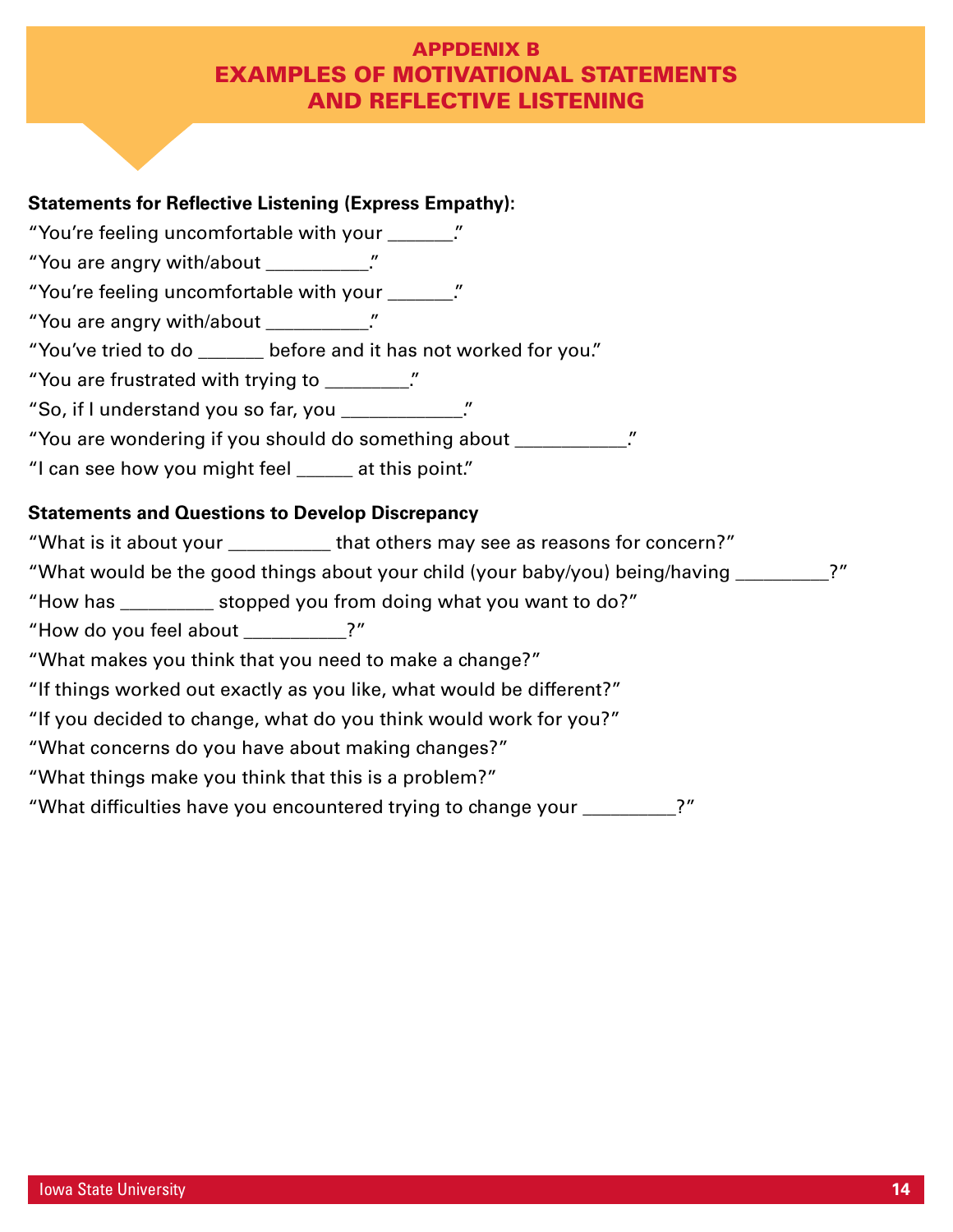# EXAMPLES OF MOTIVATIONAL STATEMENTS AND REFLECTIVE LISTENING

### **Statements and Questions to Roll with Resistance**

"It's okay if you don't think any of these ideas will work for you, perhaps you've been thinking about something that might work instead?"

"Ultimately, it is your decision. So, what would you like to try?"

"You are right. I am concerned about your \_\_\_\_\_\_\_, but you are the one in control."

"You're feeling uncomfortable with your \_\_\_\_\_\_\_."

"I don't understand everything you are going through, but if you want to share what you've tried, maybe together we can find something that could work for you." "Would you like to talk about some ideas that have worked for other moms and use what works for you?"

### **Questions to Support Self-efficacy**

"How important is this to you?"

"How much do you want to \_\_\_\_\_\_\_\_\_\_\_\_\_\_\_?"

"How confident are you that you can make this change?"

"What encourages you that you can \_\_\_\_\_\_\_\_\_\_\_\_\_\_\_, if you want to?"

"I know that it seems like such an uphill battle to \_\_\_\_\_\_\_\_\_\_, but now that we've discussed some options that have worked for other participants, which ones sound like the best fit for you?"

"It sounds like you want to continue to  $\blacksquare$ . What personal strengths do you have that will help you succeed? Who could offer helpful support so you can continue to \_\_\_\_\_\_\_\_\_\_\_\_?"

### **Statements and Questions for Reinforcing Positive Change-talk and New Behaviors**

"That sounds like a good idea."

"That's a good point."

"You are very considerate of how your decisions affect other people."

"You've really changed the way you \_\_\_\_\_\_\_\_\_\_\_\_. How do you feel about that?"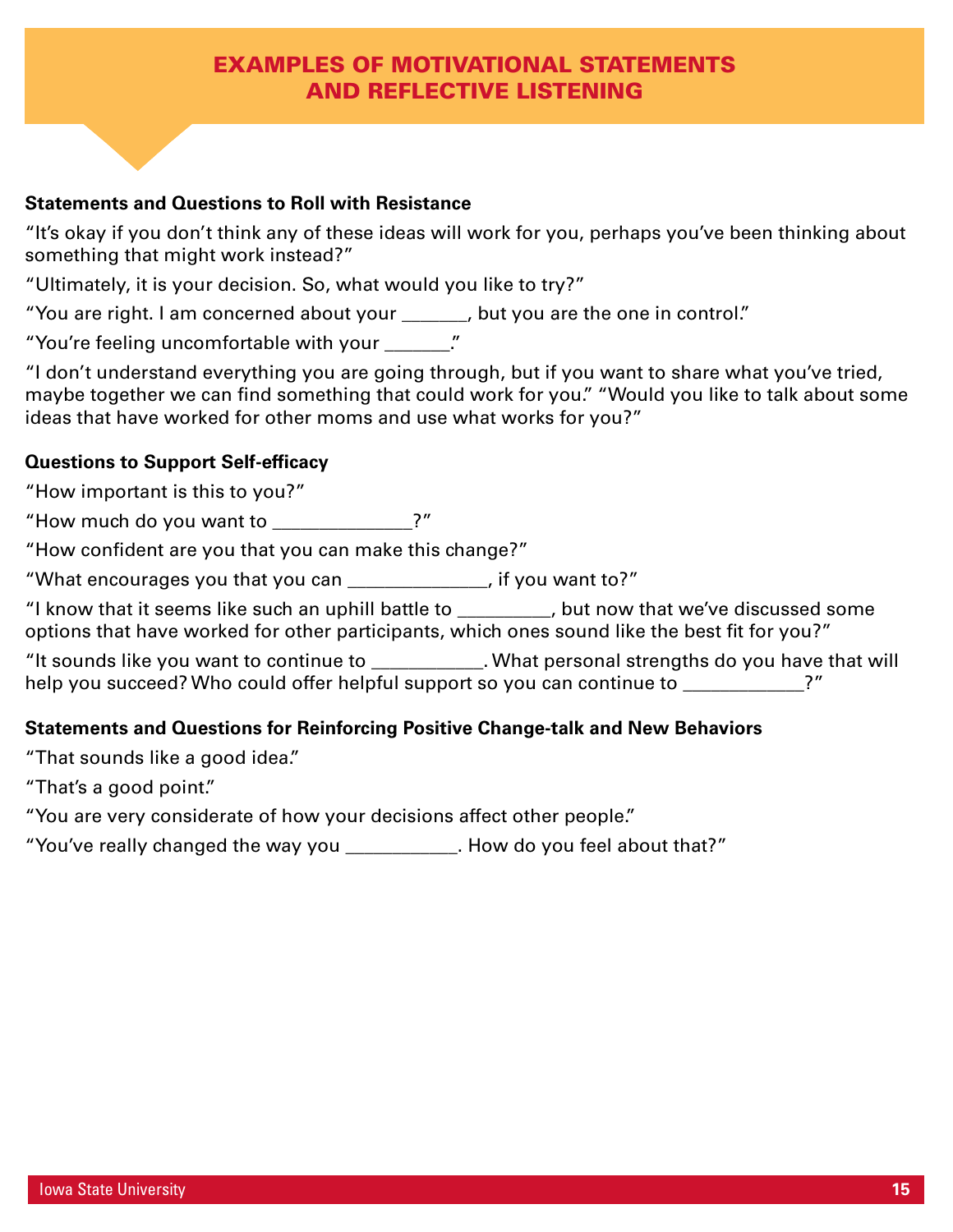# APPENDIX C CONFIDENCE AND READINESS RULER

### **Confidence Ruler**



### **Ready Ruler**

|  |  | ONE A SCALE OF 1-10, WITH 10 BE EXTREMELY HIGH AND 1 BEING EXTREMELY LOW, HOW READY DO YOU FEEL TO |                         |  |  |
|--|--|----------------------------------------------------------------------------------------------------|-------------------------|--|--|
|  |  |                                                                                                    |                         |  |  |
|  |  | <b>IOWA STATE UNIVERSITY</b>                                                                       |                         |  |  |
|  |  |                                                                                                    | <b>Student Wellness</b> |  |  |
|  |  |                                                                                                    |                         |  |  |

Use the Readiness Rulers as a tool to help you with exploring a student's readiness around help seeking or specific topics they bring up during the Brief Check In. It can be used to help guide next steps for you and the student.

### **Ask the question on the ruler**

- If Student says a low number (1-3), validate that it may be something they are not ready for and have them think about something they may be more ready or confident to do.
- If student says a middle number (4-6), ask why they chose that number and not a lower number. This will evoke the reasons for readiness/importance/confidence to students that you can reinforce and help them explore.
	- E.g. "why did you say a "5" and not a "2".
- If student says a high number (7-10), validate that this is something that seems important to them and they are ready to do, ask them what is a next step they think they can do.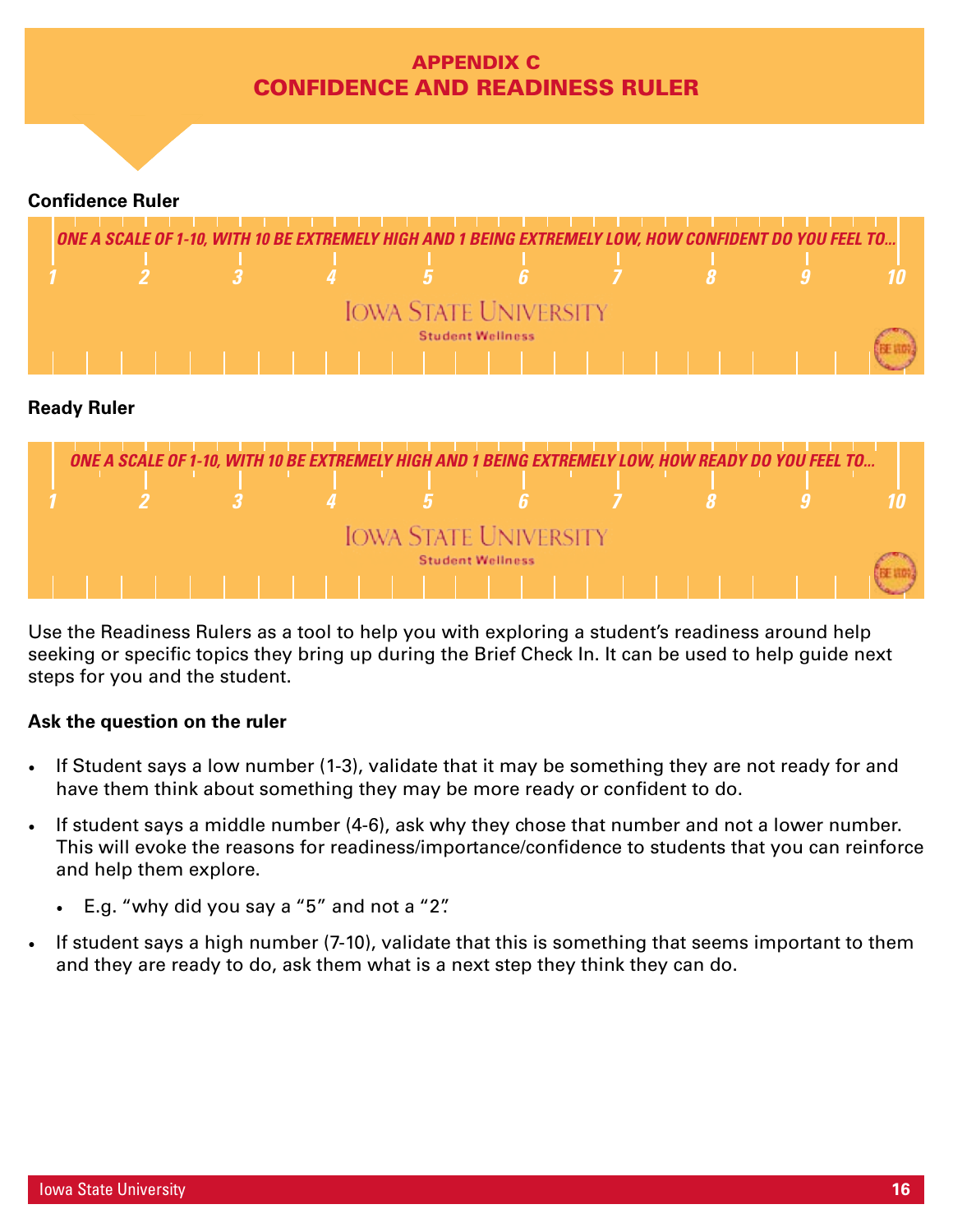# **Appendix D**  CYCLONE SUPPORT PILOT DATA

Help-seeking is influenced by many factors. Increasing student awareness of issues that may be affecting them (early identification) and increasing motivation to seek help (sharing information and connection to resources) is an important secondary prevention strategy within a comprehensive public health approach to student wellbeing. No one specific strategy "solves" the issue of low help-seeking behaviors for college students but rather a comprehensive set of strategies is needed. Cyclone Support is one evidenced-based strategy that can enhance both early identification and connection to resources.

### **Cyclone Support Screening Tool Data**

During pilot phase in FY21, a total of N=1,562 students completed the full screening tool and are included in the descriptive analysis below. Appendix A has scoring descriptions.

Table 1 includes the mean (average) scores for each scale used in the survey & the percentage of students who screened positive for that wellness issue. Most of the scales used in the Cyclone Support screening tool have a research validated cut off score for a positive screen (See Appendix A).

| <b>Wellness Issue</b>        | <b>Mean</b> | <b>Percent Positive Screen</b> |
|------------------------------|-------------|--------------------------------|
| Stress**                     | 7.2         | 58.5%                          |
| Sleep                        | 9.14        | 57.4%                          |
| <b>Generalized Anxiety</b>   | 2.59        | 44.3%                          |
| Involvement**                | 0.74        | 38.5%                          |
| Depression                   | 1.93        | 31.9%                          |
| <b>Alcohol Use Disorder</b>  | 4.43        | 22.2%                          |
| <b>Eating Disorder</b>       | 0.7         | 19.9%                          |
| Food Insecurity              | 0.3         | 17.5%                          |
| Low Sense of Belonging       | 2.98        | 11.6%                          |
| Housing/Utility Insecurity** | 0.15        | 10.8%                          |
| <b>Cannabis Use Disorder</b> | 1.6         | 7%                             |
| Nicotine Dependence*         | <b>NA</b>   | <b>NA</b>                      |

Table 1

\*Recently added Nicotine Dependence scale in April so N is very small and not included in data analysis.

\*\* No researched determined positive screen cut off score. Created internal cut off score for analysis.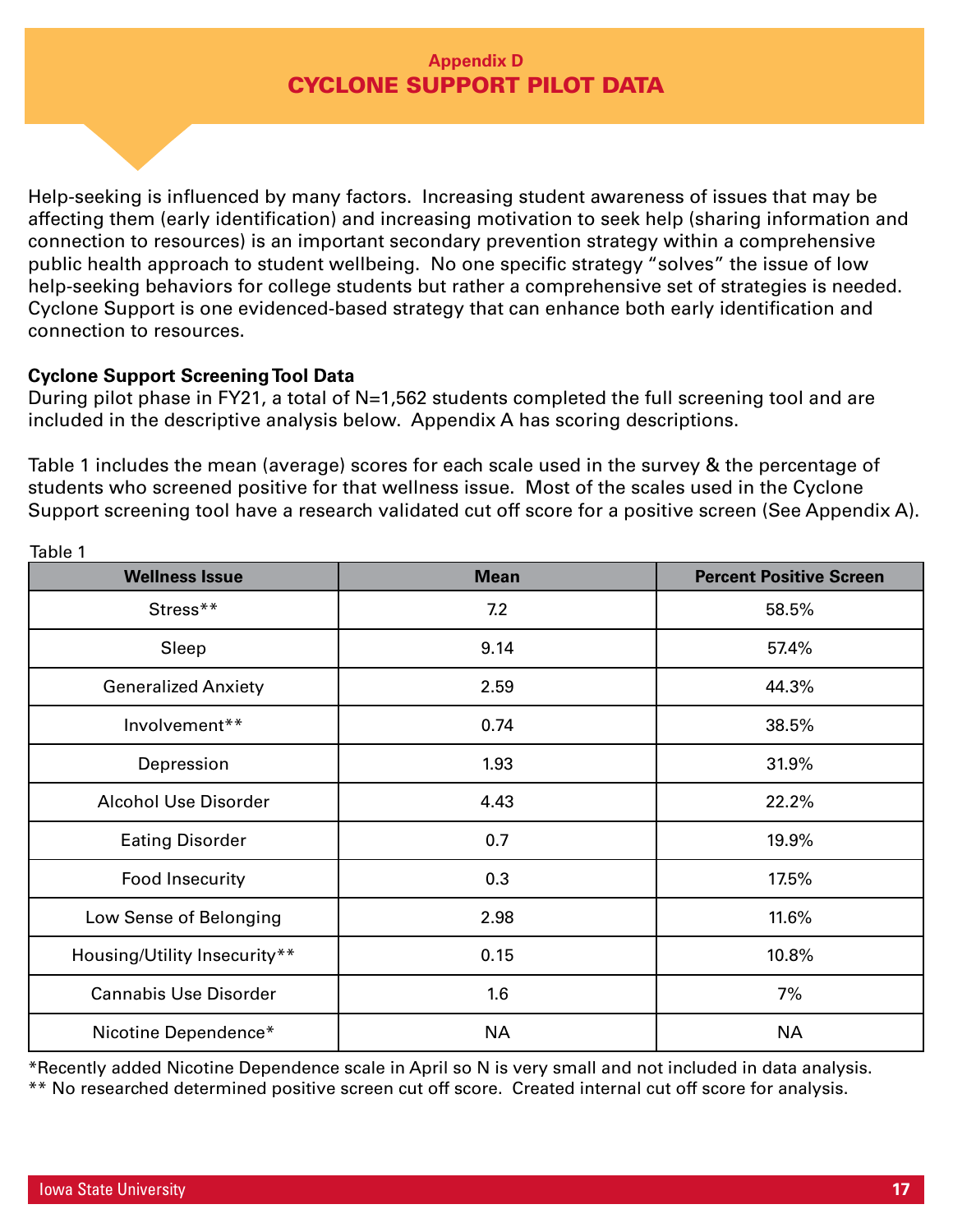# **Appendix D**  POSITIVE SCREENS

The survey includes 12 screening scales that measure different areas of wellbeing. Table 2 includes the percentage of students who completed the survey and screened positive for the following

- One or more wellbeing issues
- Four or more wellbeing issues

### Table 2

| <b>Number of Positive Screens per Student</b> | <b>Percentage of Students</b> |
|-----------------------------------------------|-------------------------------|
| 1+ positive screens for wellbeing issue       | 92%                           |
| 4+ positve screens for wellbeing issue        | 42%                           |

The data from the screening tool suggest that health and wellness issues affected most of the sample. The overwhelming majority (92%) of respondents had one or more positive screen(s) for a wellness issue affecting them. More concerning, 42% of respondents had four or more positive screens suggesting various wellbeing issues affecting the students simultaneously.

### **Student Learning**

A key part of the SBIRT program is to help identify issues that may be affecting students and sharing information about resources & connecting students to resources. Table 3 highlights data collected from a small group of students using a one month follow up survey to measure learning and awareness.

### Table 3

| <b>Follow Up Survey</b>                                                                                                          | <b>Percentage of Students</b> |
|----------------------------------------------------------------------------------------------------------------------------------|-------------------------------|
| I reviewed the personalized wellbeing report with my scores at the end of taking<br>the screening tool or via email report       | 80%                           |
| I reviewed ISU and/or community resources available to me on the Student<br>Wellness website after completing the screening tool | 70%                           |
| Completing this screening tool increased my awareness of health and wellness<br>issues that may be affecting me                  | 75%                           |
| I learned something new about resources available to me after completing the<br>Student Health and Wellness brief screening tool | 77%                           |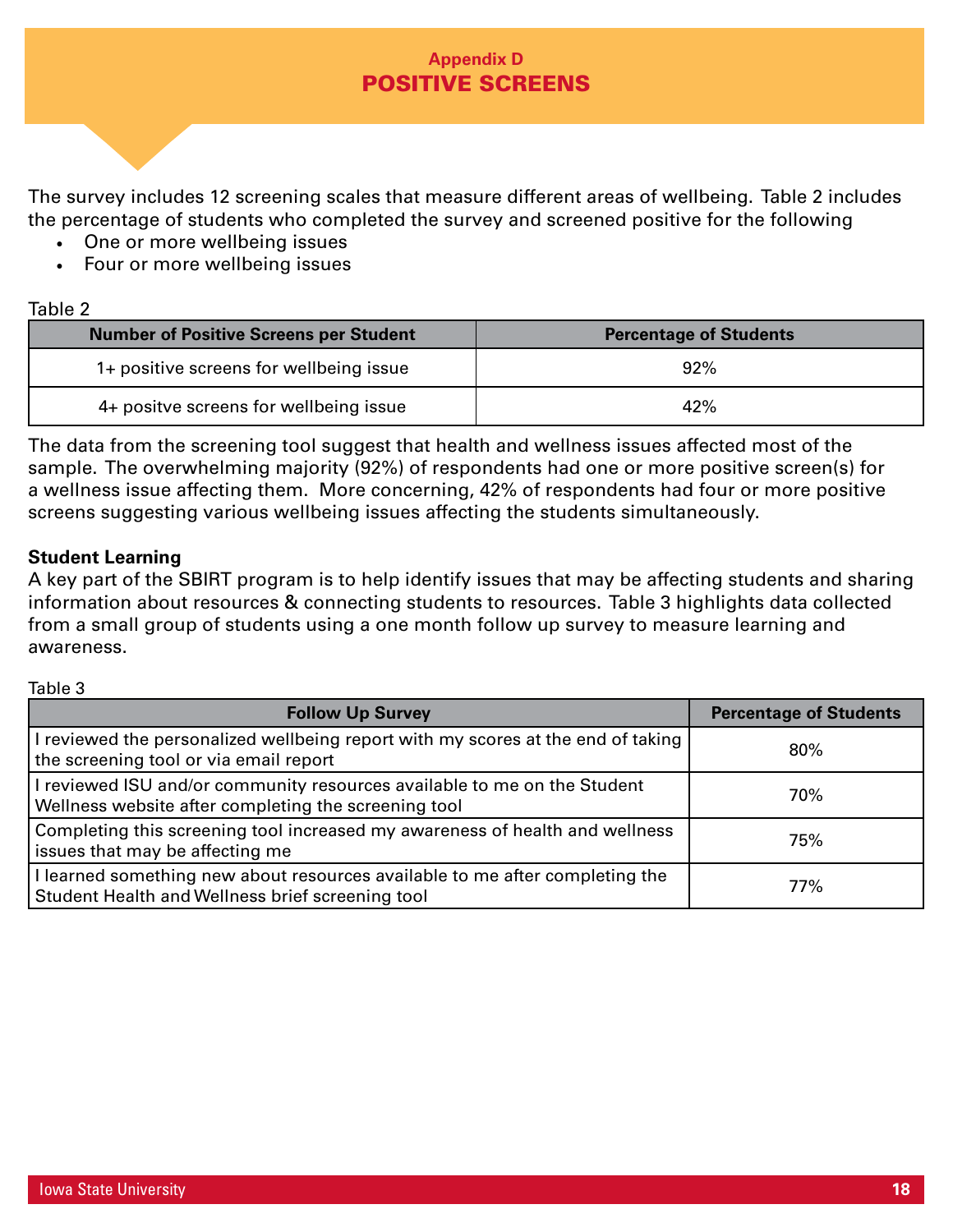### **REFERENCES**

- 1. Douce, L. A., & Keeling, R. P. (2014). A Strategic Primer on College Student Mental Health. Retrieved from https://www.apa.org/pubs/newsletters/access/2014/10-14/college-mental-health.pdf
- 2. National College Health Assessment Iowa State University 2010 2017
- 3. National Eating Disorders Association. (2013). Eating Disorders on College Campuses. Retrieved from https://www.nationaleatingdisorders.org/sites/default/files/CollegeSurvey/CollegiateSurveyProject.pdf
- 4. Goldrick-Rab, S., Richardson, J., Schneider, J., Hernandez, A., & Cady, C. (2018). Still hungry and homeless in college. Retrieved from http://wihopelab.com/publications/Wisconsin-HOPE-Lab-Still-Hungry-and-Homeless.pdf
- 5. American Psychological Association. (2018). Campus mental health. Retrieved from http://www.apa.org/ advocacy/higher-education/mental-health/index.aspx
- 6. Francis, P., & Horn, A. (2016). Campus based practices for promoting student success: Counseling services. Retrieved from https://www.mhec.org/sites/mhec.org/files/201602counseling\_services.pdf
- 7. Lee., C. (2017) Improving student access & utilization of campus mental health resources. Retrieved from https://www.naspa.org/images/uploads/main/Lee\_NASPA\_Memo.pdf
- 8. Hunt, J., & Eisenberg, D. (2009). Mental health problems and help seeking behavior among college students. Retrieved from http://www-personal.umich.edu/~daneis/symposium /2010/ARTICLES/hunt\_ eisenberg\_2010.pdf